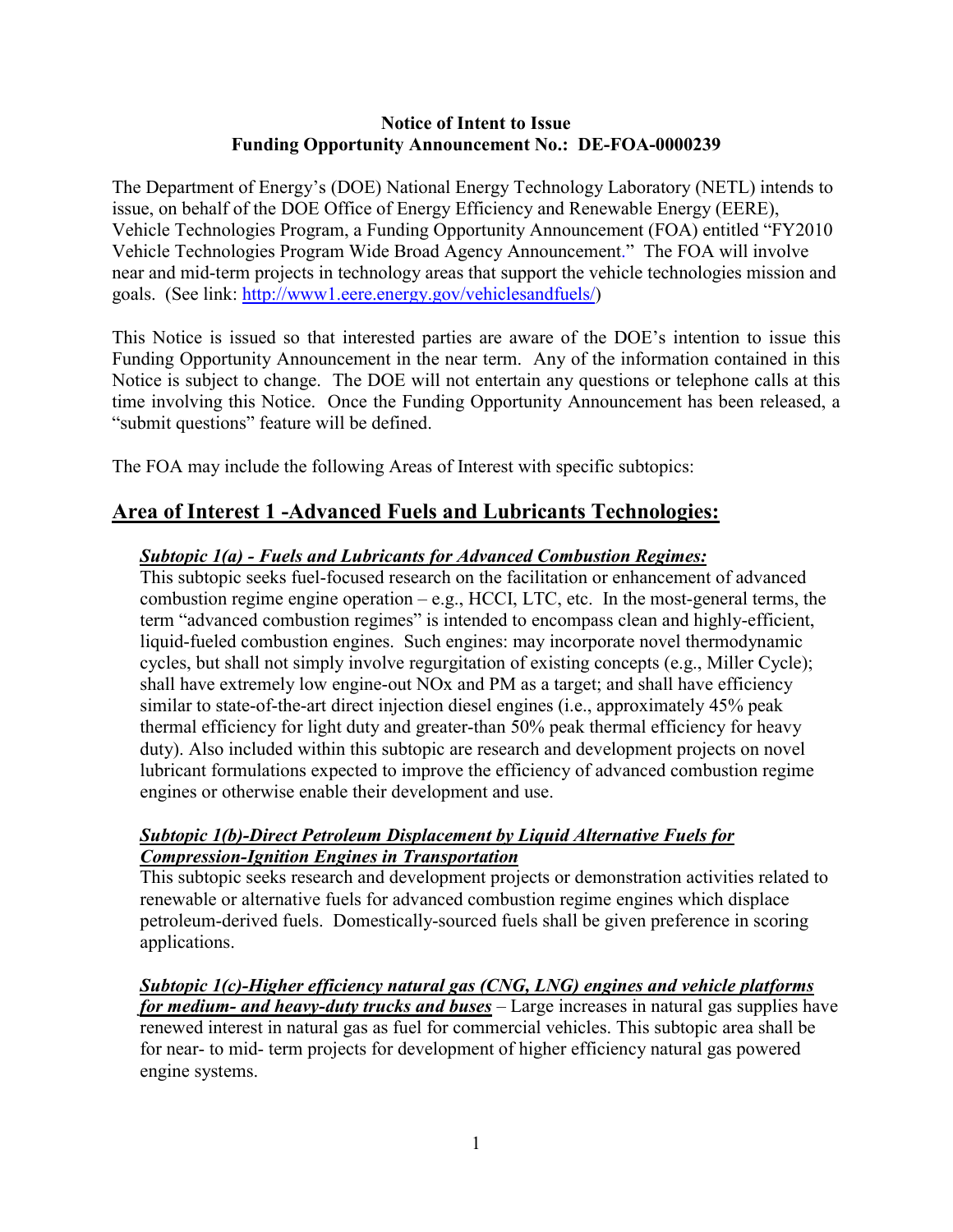# **Area of Interest 2-Lightweighting Materials:**

## *Subtopic 2(a)-Low Cost Development of Magnesium from a Domestic Source:*

This subtopic is for development of a low cost approach to making magnesium from a domestic source which would include a strategy utilizing readily available raw materials, an energy conversion approach that is clean and efficient, and a form of the product that is sufficiently pure as to be readily inserted into a value stream enabling a straightforward commercialization strategy into the vehicular market.

### *Subtopic 2(b)-Demonstration Project for a Multi-material Light Weight Vehicle as part of the Clean Energy Dialogue with Canada:*

This subtopic seeks to focus on reducing the weight of light-duty vehicles by developing: the design, build and validation of a light weight material vehicle that is 50 percent lighter weight than the standard vehicle. In addition, this project must be coordinated with Canadian entities in a manner consistent with the Clean Energy Dialogue between the US and Canada. ( http://www.energy.gov/news2009/documents2009/CED\_Report\_to\_Leaders.pdf )

### *Subtopic 2 (c)-Development of Low Cost Carbon Fiber:*

This subtopic shall focus on reducing the weight of the vehicle by developing: an alternative route to the formation of viable low cost carbon fiber (approximately \$5/lb or less). It is desirable but not required that the starting material not be dependent on petroleum precursors. This effort should not duplicate prior work on lignin precursors.

## **Area of Interest 3-Hybrid and Electric Systems R&D for Advanced Energy Storage and Electric Drive Technologies:**

## *Subtopic 3(a)-Develop Advanced Cells for Electric Drive Vehicle Batteries:*

The purpose of this subtopic is to develop high energy or high power EDV cells that significantly exceed existing technologies in terms of performance and/or cost. Technologies of particular interest include but are not limited to extremely high energy couples for use in EVs and PHEVs with extended all electric range and high power systems that offer significant cost reductions over existing technologies for HEV applications. The main focus of this work shall concentrate at the cell and material level.

### *Subtopic 3 (b)-Improve Electric Drive Vehicle Battery Design:*

The focus of this subtopic is to expedite the development of more efficient designs and design processes for high-volume production of Li-ion batteries. Several research topics of particular interest include, but are not limited to revolutionary packaging approaches, use of CAD/CAM software for cell or battery design, and improved thermal management approaches.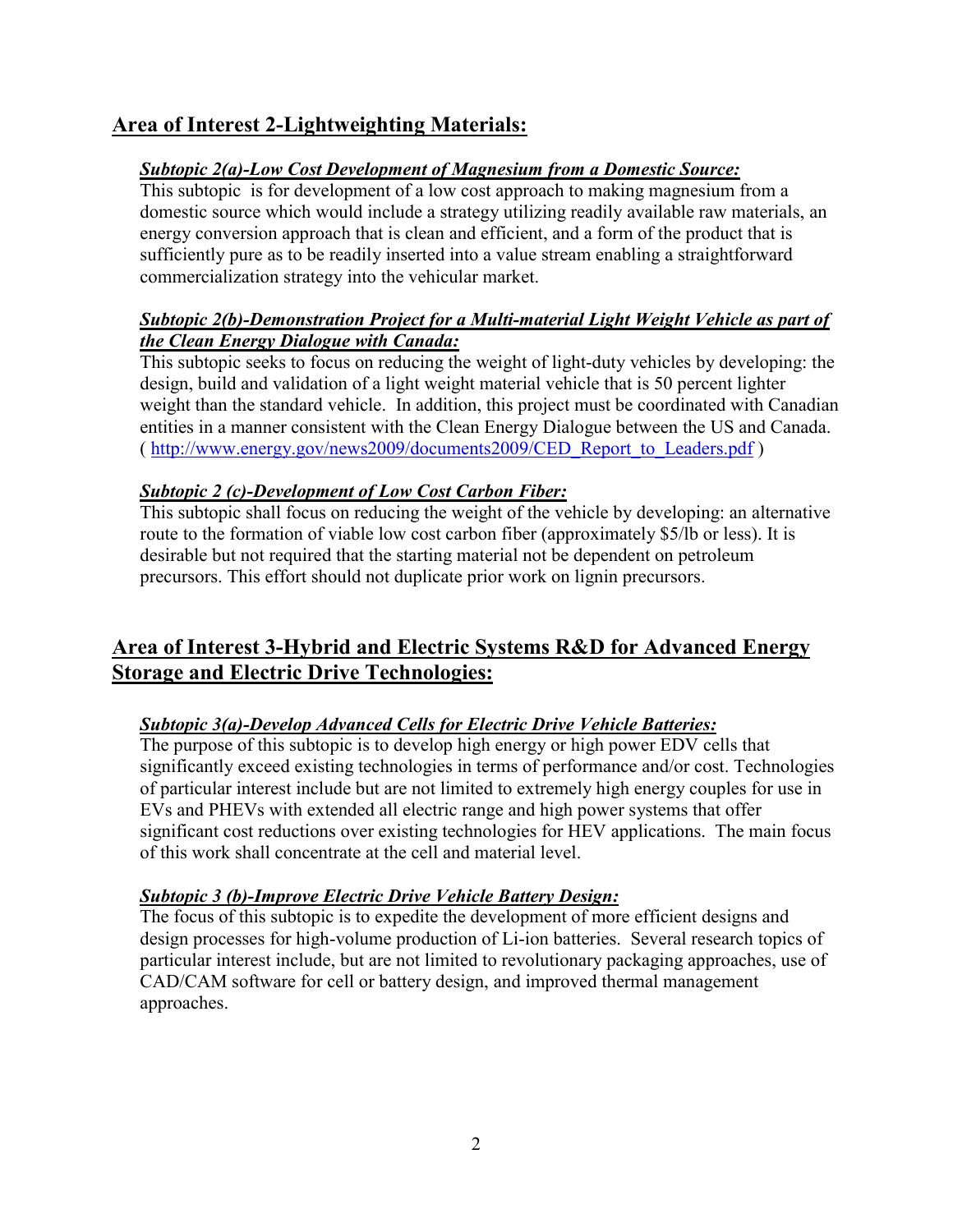## *Subtopic 3 (c)-Modular, Scalable Inverter for Advanced Electric Drive Vehicle Electric Traction Drives:*

This subtopic seeks the development of an inverter that meets specified cost, weight, volume, and efficiency targets with the added attributes of scalability and modularity. The proposed work must clearly demonstrate the commercial viability and increased value relationship in terms of reduced cost, volume, and mass.

### *Subtopic 3 (d)-Motors Using No Rare Earth Permanent Magnets for Advanced EDV Electric Traction Drives:*

 availability concerns of these material types. Approaches may include the use of non-rare This subtopic is for motor technologies that eliminate the use of rare earth permanent magnets. Analysis of recent price trends and resource availability indicate cost and earth magnet materials or motor technologies that do not use permanent magnets to meet the desired size, weight, and cost targets.

# **Energy Efficient Powertrains: Area of Interest 4-Advanced Thermoelectrics and Enabling Technologies for**

## *Subtopic 4 (a)-Solid State Thermoelectric Energy Conversion Devices:*

 include; the limited capabilities to mass manufacture these devices for the automotive devices. Significantly improved efficiency next generation vehicular thermoelectric energy This subtopic is for research and development projects addressing barriers to wide market acceptance of this revolutionary technology in vehicle applications. Barriers to be addressed market, their performance in the vehicle environment, and costs associated with these devices will also require development of higher efficiency materials, improved manufacturing technology, and more effective heat exchanger design.

### *Subtopic 4 (b)-Enabling Technologies for Engine and Powertrain Systems:*

This subtopic is for research and development projects addressing research, development and demonstration projects to support the achievement of breakthrough thermal efficiencies while meeting future emissions standards. Some of the enabling technologies to be considered include: low-cost, robust sensors for engine exhaust constituents and in-cylinder phenomena; waste heat recovery devices and systems; variable compression ratio mechanisms; variable valve actuation and timing mechanisms; lightweight components; reduced friction approaches; low heat rejection and thermal management approaches; low energy penalty emission controls; advanced fuel injectors; ignition systems, intake air management systems; and turbo machinery.

DOE envisions awarding multiple financial assistance awards in the form of cost-shared grants/cooperative agreements. The estimated period of performance for each award will be approximately two to three years in duration.

Non-federal cost share will be required for all recipients. The specific amount of non-federal cost share will be identified in the FOA.